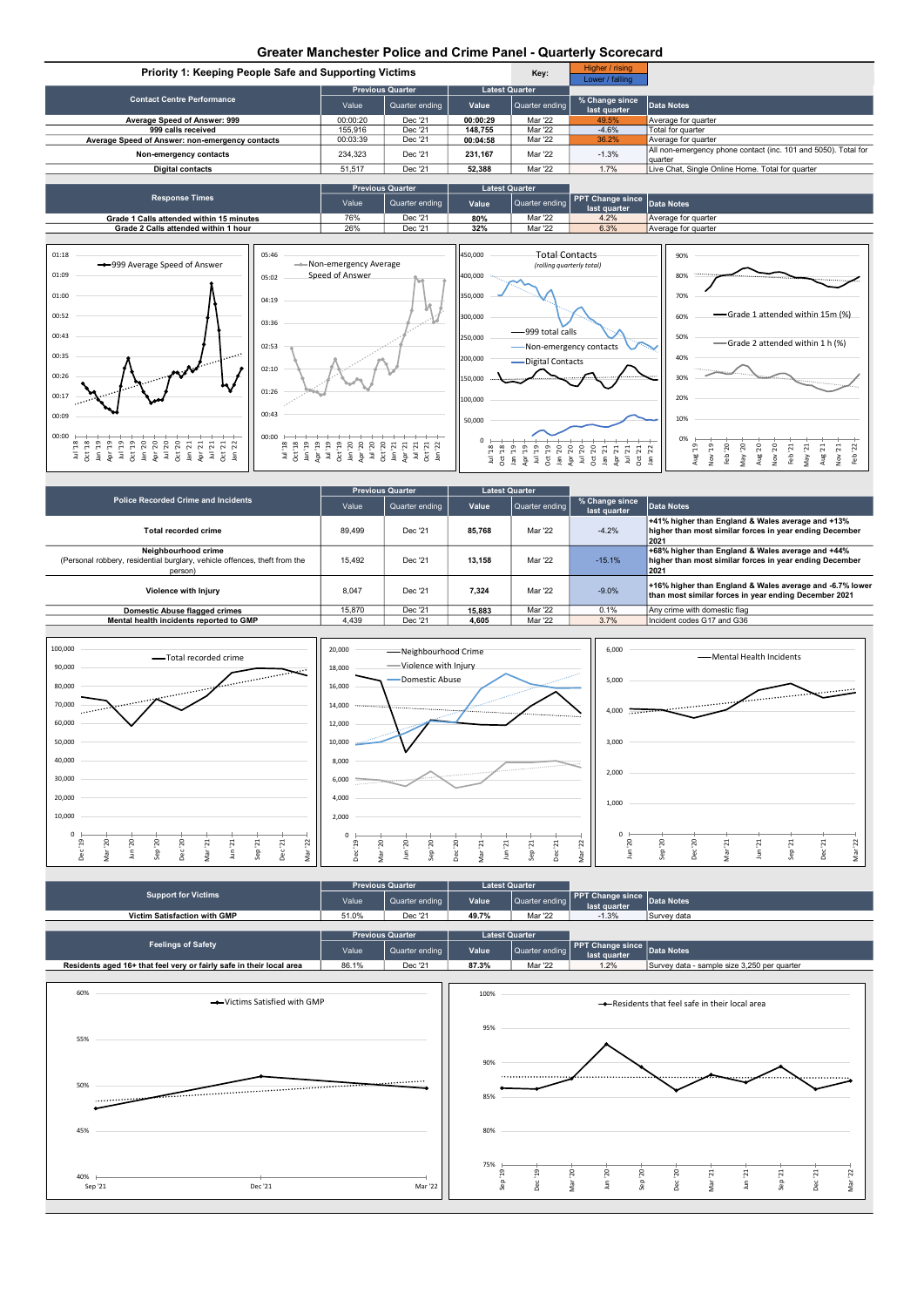## Greater Manchester Police and Crime Panel - Quarterly Scorecard

|                                                                                                                               | Greater Manchester Police and Chine Panel - Quarterly Scorecard                           |                                                                       |                                                                              |                       |                                            |                                                                                                                                                               |  |  |
|-------------------------------------------------------------------------------------------------------------------------------|-------------------------------------------------------------------------------------------|-----------------------------------------------------------------------|------------------------------------------------------------------------------|-----------------------|--------------------------------------------|---------------------------------------------------------------------------------------------------------------------------------------------------------------|--|--|
| <b>Driggity 4: Kooping Doople Cofe and Cupporting Victime</b>                                                                 |                                                                                           |                                                                       |                                                                              |                       | Higher / rising                            |                                                                                                                                                               |  |  |
|                                                                                                                               | Priority 2: Reducing Harm and Offending                                                   |                                                                       |                                                                              | Key:                  | Higher / rising                            |                                                                                                                                                               |  |  |
|                                                                                                                               |                                                                                           |                                                                       |                                                                              |                       | Lower / falling                            |                                                                                                                                                               |  |  |
|                                                                                                                               |                                                                                           | <b>Previous Quarter</b>                                               |                                                                              | <b>Latest Quarter</b> |                                            |                                                                                                                                                               |  |  |
| Arrests, Stop and Seach, and Seizures                                                                                         | Value                                                                                     | Quarter ending                                                        | Value                                                                        | Quarter ending        | % Change since<br>last quarter             | Data Notes                                                                                                                                                    |  |  |
| <b>Arrests</b>                                                                                                                | 10,285                                                                                    | Dec '21                                                               | 11,132                                                                       | Mar '22               | 8.2%                                       | Total for quarter                                                                                                                                             |  |  |
| Stop and search encounters                                                                                                    | 2,395                                                                                     | Dec '21                                                               | 3,317                                                                        | Mar '22               | 38.5%                                      | Total for quarter                                                                                                                                             |  |  |
| Total value of assets recovered by GMP                                                                                        | £3,793,792                                                                                | Dec '21                                                               | £2,151,159                                                                   | Mar '22               | $-43.3%$                                   | Total for quarter                                                                                                                                             |  |  |
|                                                                                                                               |                                                                                           | <b>Previous Quarter</b>                                               | <b>Latest Quarter</b>                                                        |                       |                                            |                                                                                                                                                               |  |  |
| <b>Crime Recording</b>                                                                                                        | Value                                                                                     | Month                                                                 | Value                                                                        | Month                 | <b>PPT</b> Change since<br>last quarter    | Data Notes                                                                                                                                                    |  |  |
| Incident to Crime Conversion rate                                                                                             | 36.5%                                                                                     | Dec '21                                                               | 35.8%                                                                        | Mar '22               | $-0.7%$                                    | Quarter average. Recorded incidents linked to recorded crimes                                                                                                 |  |  |
| $\mathcal{L}_{\text{max}}$ and<br>10,000<br><b>Communication</b><br>8,000                                                     | 3,500<br>3,000<br><br>2,500                                                               |                                                                       | Σ<br>£5<br>£4                                                                |                       |                                            | 35%<br>30%<br>25%                                                                                                                                             |  |  |
| 6,000<br>4,000                                                                                                                | 2,000<br>1,500                                                                            |                                                                       | $\cdots$<br>£3<br>£2                                                         | <br>                  |                                            | 20%<br>15%                                                                                                                                                    |  |  |
| 2,000                                                                                                                         | 1,000<br>500                                                                              |                                                                       | £1                                                                           |                       |                                            | 10%<br>5%                                                                                                                                                     |  |  |
| 20<br>20<br>Dec '20<br>Dec '21<br>Vlar '21<br>Jun <sup>'21</sup><br>ep '21<br>Mar '22<br>$\mathsf{S}% _{T}$<br>$\frac{6}{10}$ | Dec <sup>19</sup><br>$20\,$<br>$20\,$<br>$^{02}$<br>$^{02}$<br>Mar<br>$\mathsf{S}$<br>qe. | $\mathbf{r}_d$<br>$J$ un '21<br>$\mathbf{z}$<br>Dec '21<br>qe.<br>λğι | £0<br>$_{\rm 50}$<br>$^{50}$<br>$\overline{2}$<br>Sep<br>yar<br>$\mathsf{S}$ | Dec '20<br>Mar '21    | Sep $'21$<br>Dec '21<br>Jun <sup>'21</sup> | Mar '22<br>02, AeW<br>Nov'20<br>et, <sup>gn</sup><br>61, AON<br>Feb '20<br>Aug'20<br>Feb <sup>1</sup> 21<br>May'21<br>Aug'21<br>Nov'21<br>Feb <sup>1</sup> 22 |  |  |

|                                                                                                            |       | <b>Previous Quarter</b> |       | <b>Latest Quarter</b> |                                 |                   |
|------------------------------------------------------------------------------------------------------------|-------|-------------------------|-------|-----------------------|---------------------------------|-------------------|
| <b>Crown Prosecution Service</b>                                                                           | Value | Quarter ending          | Value | Quarter ending        | % Change since<br>last quarter. | <b>Data Notes</b> |
| Number of suspects referred by the police to the CPS for either early<br>advice or for a charging decision | 2,816 | Jun '21                 | 2.564 | Sep '21               | $-8.9%$                         | Total for quarter |
| Number of suspects authorised to be charged by the CPS                                                     | 1.611 | Jun '21                 | 1.502 | Sep '21               | $-6.8%$                         | Total for quarter |
|                                                                                                            |       |                         |       |                       |                                 |                   |

|                                                                                   | <b>Previous Quarter</b> |                | <b>Latest Quarter</b> |                |                                         |                                                                               |
|-----------------------------------------------------------------------------------|-------------------------|----------------|-----------------------|----------------|-----------------------------------------|-------------------------------------------------------------------------------|
| <b>Crown Courts</b>                                                               | Value                   | Quarter ending | Value                 | Quarter ending | <b>PPT Change since</b><br>last quarter | <b>Data Notes</b>                                                             |
| % of cases resulting in completed trials (including guilty pleas) - All<br>Crime  | 89.9%                   | Jun '21        | 90.7%                 | Sep '21        | 0.8%                                    | Crown Courts only. England & Wales average 87.0%                              |
| % of cases resulting in completed trials (including guilty pleas) - Adult<br>rape | 92.3%                   | Jun '21        | 88.2%                 | Sep '21        | $-4.1%$                                 | Crown Courts only. England & Wales average 90.6%                              |
| Average days from charge to case completion                                       | 284.2                   | Jun '21        | 340.5                 | Sep '21        | 19.8%                                   | % change. All crime types, Crown Court only. England & Wales<br>average 311.5 |







|                                             |       | <b>Previous Quarter</b> | <b>Latest Quarter</b> |                |              |                                    |
|---------------------------------------------|-------|-------------------------|-----------------------|----------------|--------------|------------------------------------|
| <b>Proven Reoffending</b>                   | Value | Quarter ending          | Value                 | Quarter ending | last quarter | <b>PPT Change since</b> Data Notes |
| Adult Male proven reoffending rate          | 22.1% | Mar '20                 | 22.6%                 | Jun '20        | 0.6%         | England & Wales average 26.3%      |
| Adult Female proven reoffending rate        | 12.8% | Mar '20                 | 13.3%                 | Jun '20        | 0.5%         | England & Wales average 20.2%      |
| Children (under 18) proven reoffending rate | 28.2% | Mar '20                 | 30.2%                 | Jun '20        | 1.9%         | England & Wales average 33.6%      |
|                                             |       |                         |                       |                |              |                                    |

|                                                                               |       | <b>Previous Quarter</b> |       | <b>Latest Quarter</b> |                                     |                   |
|-------------------------------------------------------------------------------|-------|-------------------------|-------|-----------------------|-------------------------------------|-------------------|
| <b>Revictimisation</b>                                                        | Value | Quarter ending.         | Value | Quarter en            | <b>Change since</b><br>last quarter | <b>Data Notes</b> |
| % of victims with multiple police recorded crimes within the past 3<br>months | 15.8% | Dec '21                 | 16.3% | Mar '22               | 0.5%                                | All crime types   |